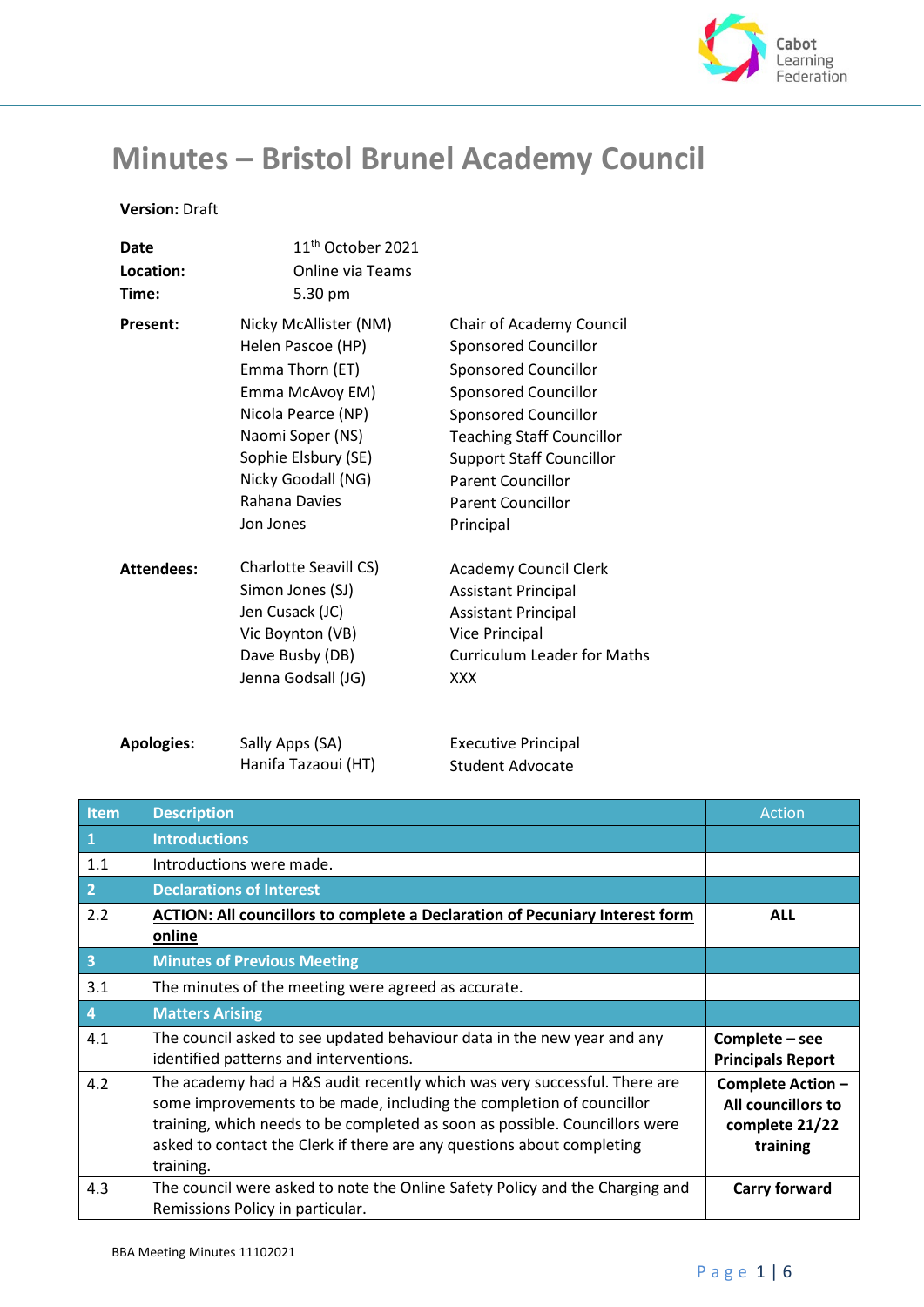

| Item                    | <b>Description</b>                                                                                                                                                                                                                                                                                                                                                                                                                                                                                                                                                                                                                                                                                                                                                                                                                                                                                                                                                                                                                                                                                                                                                                                                                                                                                                                    | Action                                                                                                                         |
|-------------------------|---------------------------------------------------------------------------------------------------------------------------------------------------------------------------------------------------------------------------------------------------------------------------------------------------------------------------------------------------------------------------------------------------------------------------------------------------------------------------------------------------------------------------------------------------------------------------------------------------------------------------------------------------------------------------------------------------------------------------------------------------------------------------------------------------------------------------------------------------------------------------------------------------------------------------------------------------------------------------------------------------------------------------------------------------------------------------------------------------------------------------------------------------------------------------------------------------------------------------------------------------------------------------------------------------------------------------------------|--------------------------------------------------------------------------------------------------------------------------------|
| 4.4                     | The Remote Learning Policy states that councillors are responsible for its<br>implementations and asked to discuss this more fully in the future to<br>understand who will take this responsibility.                                                                                                                                                                                                                                                                                                                                                                                                                                                                                                                                                                                                                                                                                                                                                                                                                                                                                                                                                                                                                                                                                                                                  | <b>Review in January</b><br>via link visit with<br><b>T&amp;L Link</b><br><b>Councillors. Clerk</b><br>to diarise in<br>Agenda |
| 4.5                     | The council welcomed the new student voice councillor and agreed to arrange<br>a meeting with the Chair and Principal to discuss how to best implement this<br>role in the academy                                                                                                                                                                                                                                                                                                                                                                                                                                                                                                                                                                                                                                                                                                                                                                                                                                                                                                                                                                                                                                                                                                                                                    | NM to action                                                                                                                   |
| $\overline{\mathbf{5}}$ | <b>Governance</b>                                                                                                                                                                                                                                                                                                                                                                                                                                                                                                                                                                                                                                                                                                                                                                                                                                                                                                                                                                                                                                                                                                                                                                                                                                                                                                                     |                                                                                                                                |
| 5.1                     | Membership - An advert for the Support Staff Councillor role has been sent<br>to all staff.<br>There is a LA Sponsored Councillor role vacancy.                                                                                                                                                                                                                                                                                                                                                                                                                                                                                                                                                                                                                                                                                                                                                                                                                                                                                                                                                                                                                                                                                                                                                                                       |                                                                                                                                |
| 5.2                     | Link Roles $-$ All councillors retain their link roles from last year with the<br>addition of T&L for NG, EDI for NS and BAME for HT.<br><b>ACTION: NG to provide report from meeting with SE</b>                                                                                                                                                                                                                                                                                                                                                                                                                                                                                                                                                                                                                                                                                                                                                                                                                                                                                                                                                                                                                                                                                                                                     | <b>NG</b>                                                                                                                      |
| 5.3                     | Training - ACTION: All councillors to complete their Nimble training online.<br>The successful Support Staff Councillor will need to complete full H&S Training<br>upon appointment.                                                                                                                                                                                                                                                                                                                                                                                                                                                                                                                                                                                                                                                                                                                                                                                                                                                                                                                                                                                                                                                                                                                                                  | <b>ALL</b>                                                                                                                     |
| $\overline{6}$          | <b>Maths Presentation from Dave Busby</b>                                                                                                                                                                                                                                                                                                                                                                                                                                                                                                                                                                                                                                                                                                                                                                                                                                                                                                                                                                                                                                                                                                                                                                                                                                                                                             |                                                                                                                                |
| 6.1                     | Following a self-evaluation of the maths department, where three years of outcomes<br>have been compared, the maths team have identified areas of strength, such as the<br>minimal disadvantage gap and the significant improvement in the performance of<br>students with SEND, and areas in need of improvement, such as outcomes for girls<br>and HPA (especially disadvantaged students in those trails), and ensuring the<br>departments feedback policy allows students to understand the feedback being given<br>to them and what they need to do to move to the next stage.<br>The strengths are largely down to having 100% maths specialist teachers in the<br>department, focussed subject development and intentional PD actions and a strong<br>department culture of feedback and reflection.<br>In order to make the improvements needed, leaders are going to ensure that QA is<br>more systematic going forward, including scheduling learning walks and linking<br>observations in learning walks to observations in book looks. QA will focus on key<br>trails also. There will be specific development actions for staff and subject<br>development to continue developing the BBA curriculum with the CLF schemes of<br>learning.<br>The council was reassured of the strong leadership in the maths department. |                                                                                                                                |
|                         | <b>Questions from Academy Council</b>                                                                                                                                                                                                                                                                                                                                                                                                                                                                                                                                                                                                                                                                                                                                                                                                                                                                                                                                                                                                                                                                                                                                                                                                                                                                                                 |                                                                                                                                |
| 6.1.1                   | When you walk in to a maths classroom, are students really engaged? Are<br>lessons fun? Are topics bringing maths to life?                                                                                                                                                                                                                                                                                                                                                                                                                                                                                                                                                                                                                                                                                                                                                                                                                                                                                                                                                                                                                                                                                                                                                                                                            |                                                                                                                                |
| 6.1.2                   | Following the Ofsted evidence review in the summer, the report confirms 2<br>key points: that success in the subject directly correlates to enjoyment of<br>maths and that when students who suffer with maths anxiety acquire key<br>maths skills, they feel more successful. Therefore, at BBA, staff are working to<br>make students feel successful in Maths and for classes where support is<br>needed, robust actions are in place.                                                                                                                                                                                                                                                                                                                                                                                                                                                                                                                                                                                                                                                                                                                                                                                                                                                                                             |                                                                                                                                |
| 6.1.3                   | Is it possible for students to remain with the same teacher for more than<br>one year so that they retain consistency of teaching style, expectations and<br>confidence.                                                                                                                                                                                                                                                                                                                                                                                                                                                                                                                                                                                                                                                                                                                                                                                                                                                                                                                                                                                                                                                                                                                                                              |                                                                                                                                |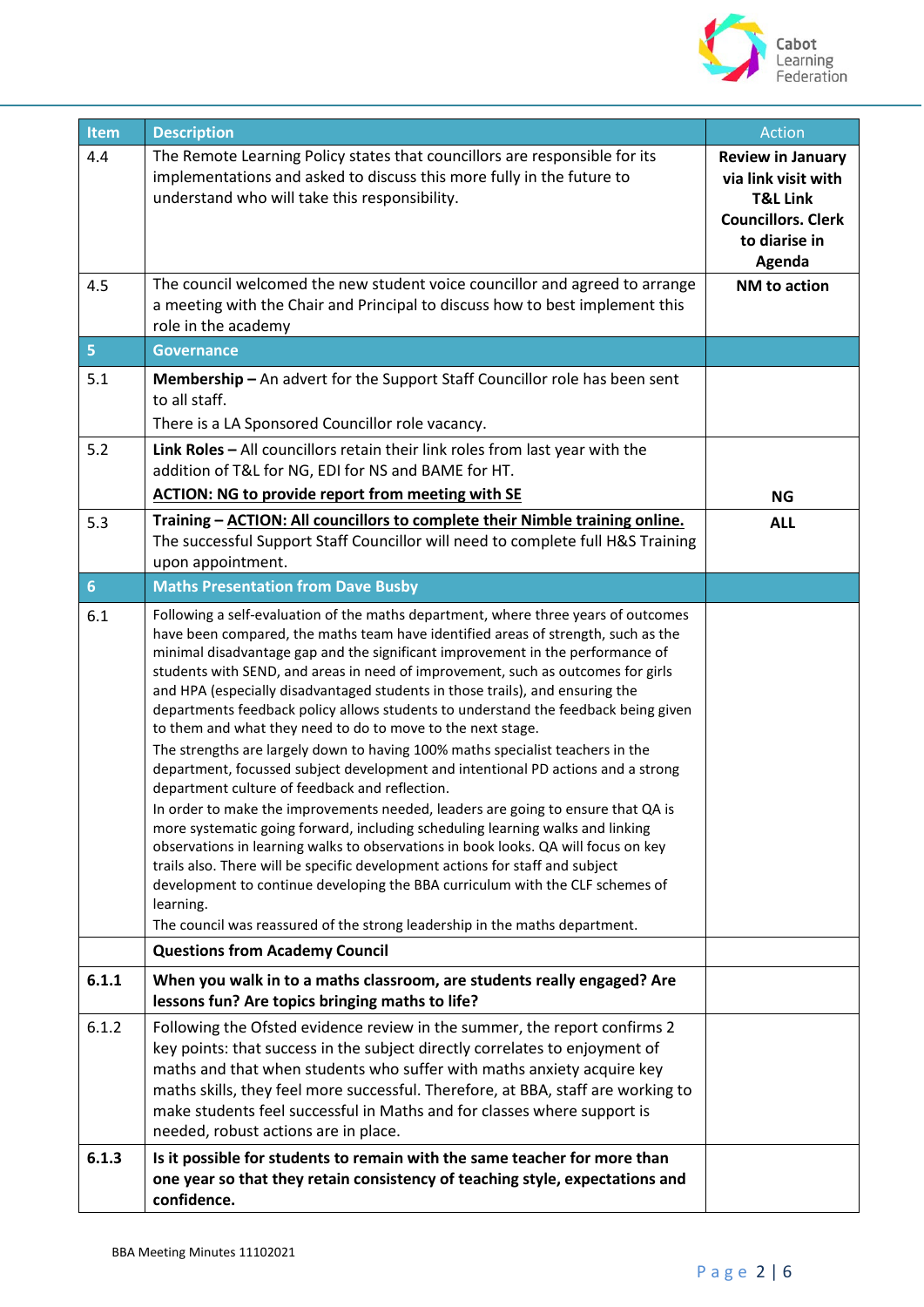

| Item           | <b>Description</b>                                                                                                                                                                                                                                                                                                                                                                                                                                           | <b>Action</b> |
|----------------|--------------------------------------------------------------------------------------------------------------------------------------------------------------------------------------------------------------------------------------------------------------------------------------------------------------------------------------------------------------------------------------------------------------------------------------------------------------|---------------|
| 6.1.4          | Every effort is made to ensure that students have the same maths teacher for                                                                                                                                                                                                                                                                                                                                                                                 |               |
|                | years 10 and 11. Interestingly, in 19/20 teachers retained their previous years                                                                                                                                                                                                                                                                                                                                                                              |               |
|                | classes and there was evidence of negative relationships and disengagement.                                                                                                                                                                                                                                                                                                                                                                                  |               |
| 6.1.5          | What do interventions for improving teachers from good to excellent look<br>like? How often are they being observed and provided with feedback?                                                                                                                                                                                                                                                                                                              |               |
|                |                                                                                                                                                                                                                                                                                                                                                                                                                                                              |               |
| 6.1.6          | The frequency is right at the moment but it's not systematic enough. Learning<br>walks need to be linked to key trails and books as well as teacher's PD actions.                                                                                                                                                                                                                                                                                            |               |
| 6.1.7          | What support is in place for maths leaders to coach and support staff?                                                                                                                                                                                                                                                                                                                                                                                       |               |
| 6.1.8          | Maths leaders are working towards NPQ professional qualifications this year<br>and every third subject development session will be used as an opportunity<br>for coaching and PD actions.                                                                                                                                                                                                                                                                    |               |
| 6.1.9          | Is it possible for someone to be consistently excellent or can we sometimes<br>expect that it can only be good?                                                                                                                                                                                                                                                                                                                                              |               |
| 6.1.10         | The department (and Academy) aspires for excellence. There needs to be<br>consistency across the department and leaders need to address areas that are<br>not yet consistent to give them the skills and conditions for success.                                                                                                                                                                                                                             |               |
| 6.1.11         | Why have the outcomes for some groups and sub groups gone down?                                                                                                                                                                                                                                                                                                                                                                                              |               |
| 6.1.12         | Staff use the black box data to drill down to individual progress and<br>attainment which is reviewed in subject development sessions. These<br>students and/or groups are then monitored in learning walks and focussed in<br>staff PD. There needs to be further investigation into these trails and actions<br>taken.                                                                                                                                     |               |
| $\overline{7}$ | <b>The Brunel Way</b>                                                                                                                                                                                                                                                                                                                                                                                                                                        |               |
| 7.1            | The council received an update on the most recent version of the Brunel Way,<br>which included updates to better reflect the intentions of the academy and the<br>values of the trust. The council were pleased with the simplicity of the vision to<br>guide students and staff to achieve success.                                                                                                                                                         |               |
|                | <b>Questions from the Academy Council</b>                                                                                                                                                                                                                                                                                                                                                                                                                    |               |
| 7.1.1          | How are students responding to it?                                                                                                                                                                                                                                                                                                                                                                                                                           |               |
| 7.1.12         | Students are responding well and most people in the academy can speak clearly<br>about the 5 strands. Students have plenty of opportunity to provide feedback<br>and so far, they are happy.                                                                                                                                                                                                                                                                 |               |
| ${\bf 8}$      | <b>Academy Council Report</b>                                                                                                                                                                                                                                                                                                                                                                                                                                |               |
| 8.1.1          | How are the ARV outcomes going to be followed up? And how often are<br>they reviewed?                                                                                                                                                                                                                                                                                                                                                                        |               |
| 8.1.2          | There is a trust wide cycle that ensures regular follow up to ARV feedback,<br>including ARMs and line management meetings, so that feedback and actions<br>are followed through. Councillors can also pick up threads during link<br>meetings and visits. Outcomes/actions and feedback are reviewed on a case<br>by case basis but at least one a term but often more than that.                                                                           |               |
| 8.1.3          | Can you give an update on students using the Safety Net and strategies for                                                                                                                                                                                                                                                                                                                                                                                   |               |
| 8.1.4          | reducing informal sending out of the classroom.<br>There is no informal sending out of classrooms. Students leaving classrooms<br>are doing so for specific reasons. Students who use the Safety Net are doing<br>so for the remainder of that lesson. Pastoral staff are working with students<br>who find themselves in the Safety Net often and are working with staff to<br>ensure that students remain in lessons as much as possible. Since September, |               |
|                | there has been a reduction in the number of students using the safety net and                                                                                                                                                                                                                                                                                                                                                                                |               |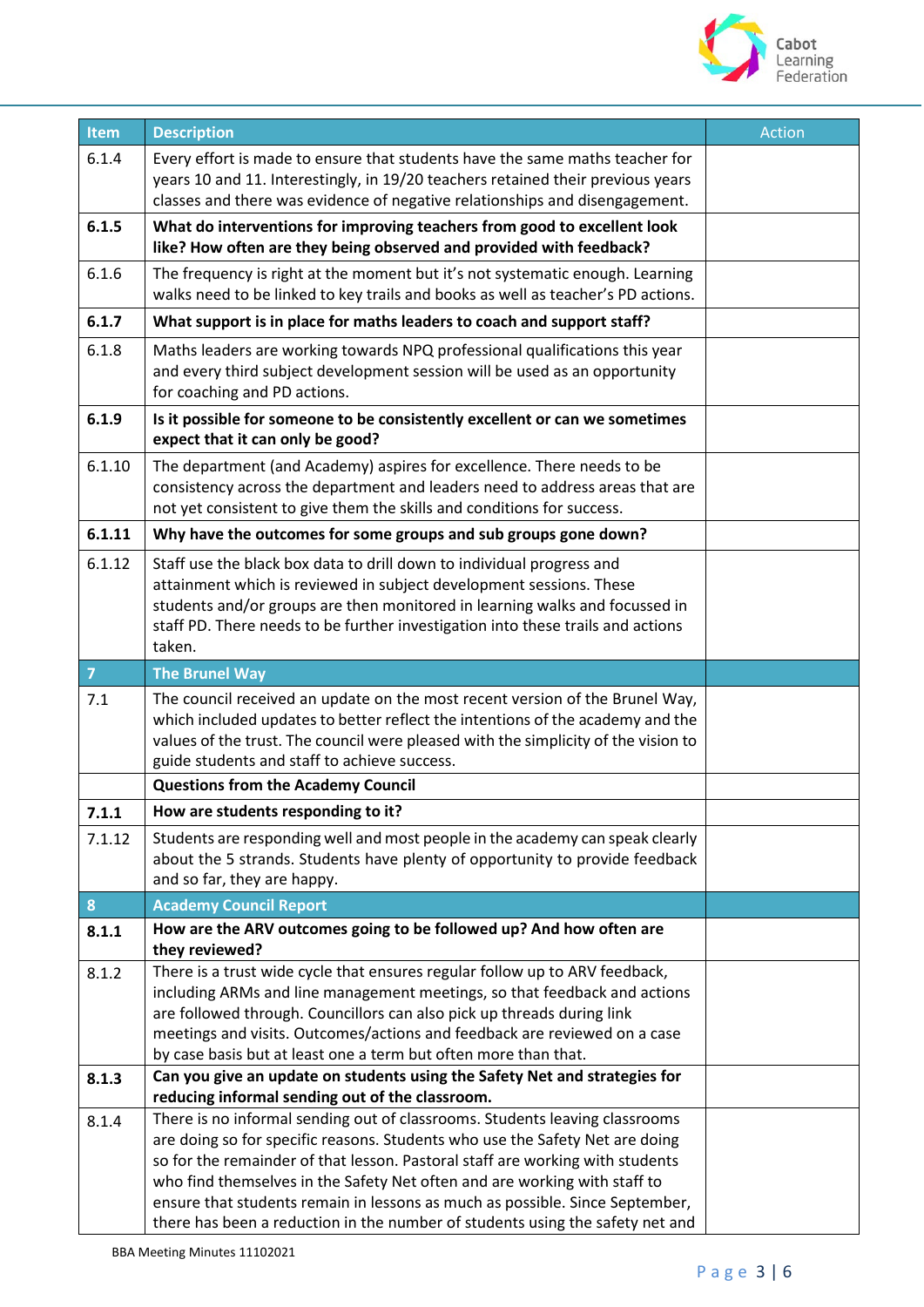

| Item   | <b>Description</b>                                                                                      | <b>Action</b> |
|--------|---------------------------------------------------------------------------------------------------------|---------------|
|        | more importance has been put of staff forming good relationships with                                   |               |
|        | students which increases students remaining in the classroom.                                           |               |
|        | Year teams run the Safety Net and staff there connect well with students and                            |               |
|        | engage them ready for their next lesson.                                                                |               |
| 8.1.5  | Can you explain how Y11 stay in lessons and aren't referred to the Safety                               |               |
|        | Net?                                                                                                    |               |
| 8.1.6  | In order to maintain and build students confidence and keep students in                                 |               |
|        | lessons, teachers don't send Y11 students to the safety net, but instead have a                         |               |
|        | reset conversation with students outside the classroom and bring them back                              |               |
|        | into the lesson. This is around 85% successful and so the majority of students                          |               |
|        | remain in lessons. Sometimes when this doesn't work, students re buddied                                |               |
|        | with another Y11 class, which allows them to continue learning in another                               |               |
|        | class.                                                                                                  |               |
| 8.1.7  | Is it possible to timetable period 7 for Y11 students to support them in areas                          |               |
|        | such as exam preparation and wellbeing?                                                                 |               |
| 8.1.8  | We have the ability to timetable period 7 afterschool sessions with staff but                           |               |
|        | this has been on hold during the less certain times over the last 18 months                             |               |
|        | due to the financial expense and COVID restrictions.                                                    |               |
| 8.1.9  | The report includes a section about a new system for improving attendance,                              |               |
|        | what are these changes and how are students being selected for                                          |               |
|        | interventions?                                                                                          |               |
| 8.1.10 | The attendance strategy was rewritten in term 6 of last year and tweaked in                             |               |
|        | the first half of this term. It has been simplified and the system of phone calls,                      |               |
|        | letters and face to face meetings streamlined. It's a difficult point in the year,                      |               |
|        | as all absence has a large effect on attendance percentages so the impact of                            |               |
|        | the new strategy won't be evident until next term.                                                      |               |
| 8.1.11 | How can the academy council measure the effectiveness of the new                                        |               |
|        | strategy?                                                                                               |               |
| 8.1.12 | By ensuring that staff are sticking to the new strategy and measuring to see if<br>attendance improves. |               |
| 8.1.13 | How will the academy support disadvantaged students to participate in                                   |               |
|        | enrichment activities?                                                                                  |               |
| 8.1.14 | The current enrichment offer was shared via Teams chat. There are also a                                |               |
|        | number of activities scheduled for later in the year such as chess, debate club,                        |               |
|        | Duke of Edinburgh award. Enrichment forms part of teachers directed time                                |               |
|        | and we need to ensure that are clubs that students want to do. Staff positively                         |               |
|        | encourage all students to try new things and find something they enjoy. There                           |               |
|        | are also the inclusive groups such as BAME and LGBTQ+ as well as                                        |               |
|        | environmental groups.                                                                                   |               |
| 8.1.15 | How are young carers supported to participate in enrichment activities?                                 |               |
| 8.1.16 | There is a member of staff leading on the academy achieving the Young Carer                             |               |
|        | Gold Award which will address areas such as this. We work hard to support                               |               |
|        | these students already, with the help of outside agencies etc but there is still                        |               |
|        | improvement to be made.                                                                                 |               |
|        | Currently, young carers access enrichment outside of school with the help of                            |               |
|        | local organisations and charities with the support of the academy.                                      |               |
| 8.1.17 | With reference to training for PSHE, how are staff selected to teach PSHE                               |               |
|        | and how often are they observed?                                                                        |               |
| 8.1.18 | PSHE is currently spread across many teachers timetables and the model                                  |               |
|        | doesn't serve the academy well. SLT are therefore looking at how e can                                  |               |
|        | reduce the number of people teaching it to make it more consistent. There                               |               |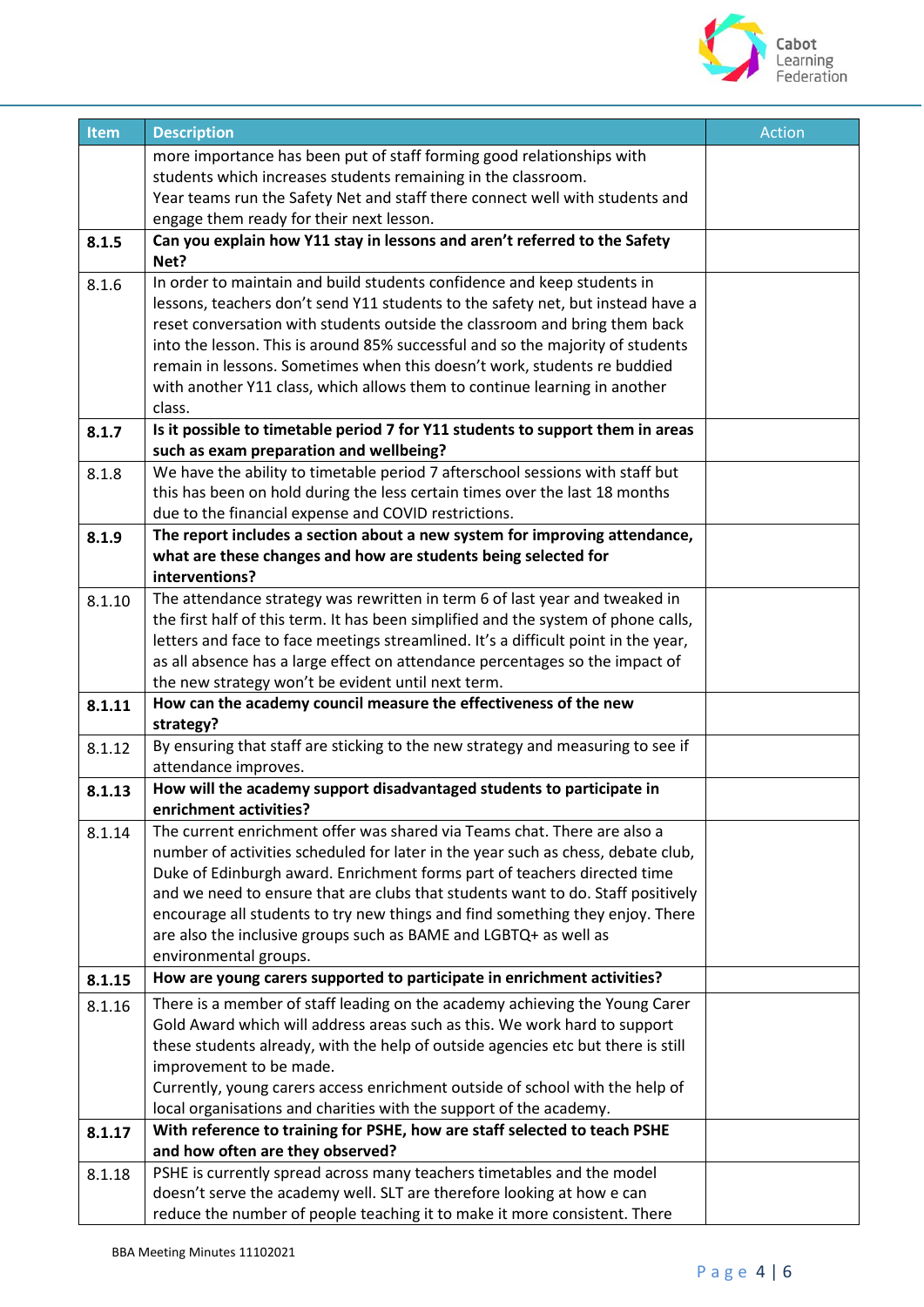

| Item   | <b>Description</b>                                                                                                                                          | <b>Action</b>            |
|--------|-------------------------------------------------------------------------------------------------------------------------------------------------------------|--------------------------|
|        | are 2 leaders of PSHE looking at ways to improve the way it is taught. The                                                                                  |                          |
|        | most likely solution is that these leaders will teach the vast majority of it, with                                                                         |                          |
|        | the rest being taught by the PE department. In order to make this work, there                                                                               |                          |
|        | needs to be a new RS teacher appointment.                                                                                                                   |                          |
| 8.1.19 | Would it be possible to recruit a dedicated PSE teacher?                                                                                                    |                          |
| 8.1.20 | In terms of professional development, a PSHE teacher isn't a common role                                                                                    |                          |
|        | and it would be difficult for them to move on to a new role elsewhere having                                                                                |                          |
|        | solely taught PSHE.                                                                                                                                         |                          |
| 8.1.21 | Do you have experts in particular fields (eg. sex education or substance                                                                                    |                          |
|        | misuse) to deliver sessions?                                                                                                                                |                          |
| 8.1.22 | Yes, there are subject specialists in the academy but we also use lots of guest<br>speakers and organisations to provide assemblies, lessons and workshops. |                          |
|        | Now that many restrictions have been lifted, we can welcome these visitors                                                                                  |                          |
|        | back again.                                                                                                                                                 |                          |
| 8.1.23 | The council discussed the possibility of a HLTA delivering the PSHE                                                                                         |                          |
|        | curriculum. Currently, HLTA and LSA's deliver small group sessions to                                                                                       |                          |
|        | support the wider PSHE curriculum.                                                                                                                          |                          |
| 8.1.24 | The safeguarding team is getting bigger and is a great financial cost for the                                                                               |                          |
|        | academy - how do we measure their effectiveness?                                                                                                            |                          |
| 8.1.25 | We need to ensure that there is value for money so SLT are measuring                                                                                        |                          |
|        | effectiveness in terms of improved attendance, behaviour and outcomes                                                                                       |                          |
|        | along with the effective and timely dealing of safeguarding concerns longed in<br>CPOMS.                                                                    |                          |
|        | We are seeing an increase in the number of CPOMS reports due to the                                                                                         |                          |
|        | increased capacity of the team, which are being dealt with rapidly. The DSL                                                                                 |                          |
|        | and DDSL are now able to focus on more proactive strategic work as there is                                                                                 |                          |
|        | greater capacity in the team, rather than being working reactively which is                                                                                 |                          |
|        | really positive.                                                                                                                                            |                          |
| 8.1.26 | Do you have data available from the recent book look and tutor time<br>reading?                                                                             |                          |
| 8.1.27 | There has been a focus on setting books up properly at the beginning of the                                                                                 |                          |
|        | year and Book Looks are underway this week. Data will be shared with the                                                                                    |                          |
|        | council at the next meeting. ACTION: Clerk to add Book Look data to next                                                                                    | $\mathsf{CS}\phantom{0}$ |
|        | agenda.                                                                                                                                                     |                          |
|        | Tutor time reading is where tutors read to students during tutor time. These                                                                                |                          |
|        | sessions have been observed by leaders and feedback provided. For staff with                                                                                |                          |
|        | dyslexia or reading difficulties, support is ongoing.                                                                                                       |                          |
|        | For morning reading, students in years 7-9 walk into the academy and to their                                                                               |                          |
|        | classroom holding their books. This gives staff a lovely opportunity to talk to<br>students about their books in the corridors. They then do 10 minutes of  |                          |
|        | independent reading time. Years 7&8 also use accelerated reader to ensue                                                                                    |                          |
|        | they have access to books they are interested in at the right reading age.                                                                                  |                          |
| 8.1.28 | How are students with SEND supported in the independent reading time?                                                                                       |                          |
| 8.1.29 | Students are supported in choosing a book that is both interesting to them                                                                                  |                          |
|        | and reading age appropriate. They are tested on their comprehension and                                                                                     |                          |
|        | move through the accelerated reader programme.                                                                                                              |                          |
|        | Reading in tutor time is aimed at extending students vocabulary by being read                                                                               |                          |
|        | to. The librarian is very good and supports students well in choosing books.                                                                                |                          |
| 8.1.30 | Do students have the opportunity to feedback how they feel about it?                                                                                        |                          |
| 8.1.31 | There have been feedback opportunities, with a focus on PP students of                                                                                      |                          |
|        | varying abilities. It is raising the profile of reading and that is really important.                                                                       |                          |